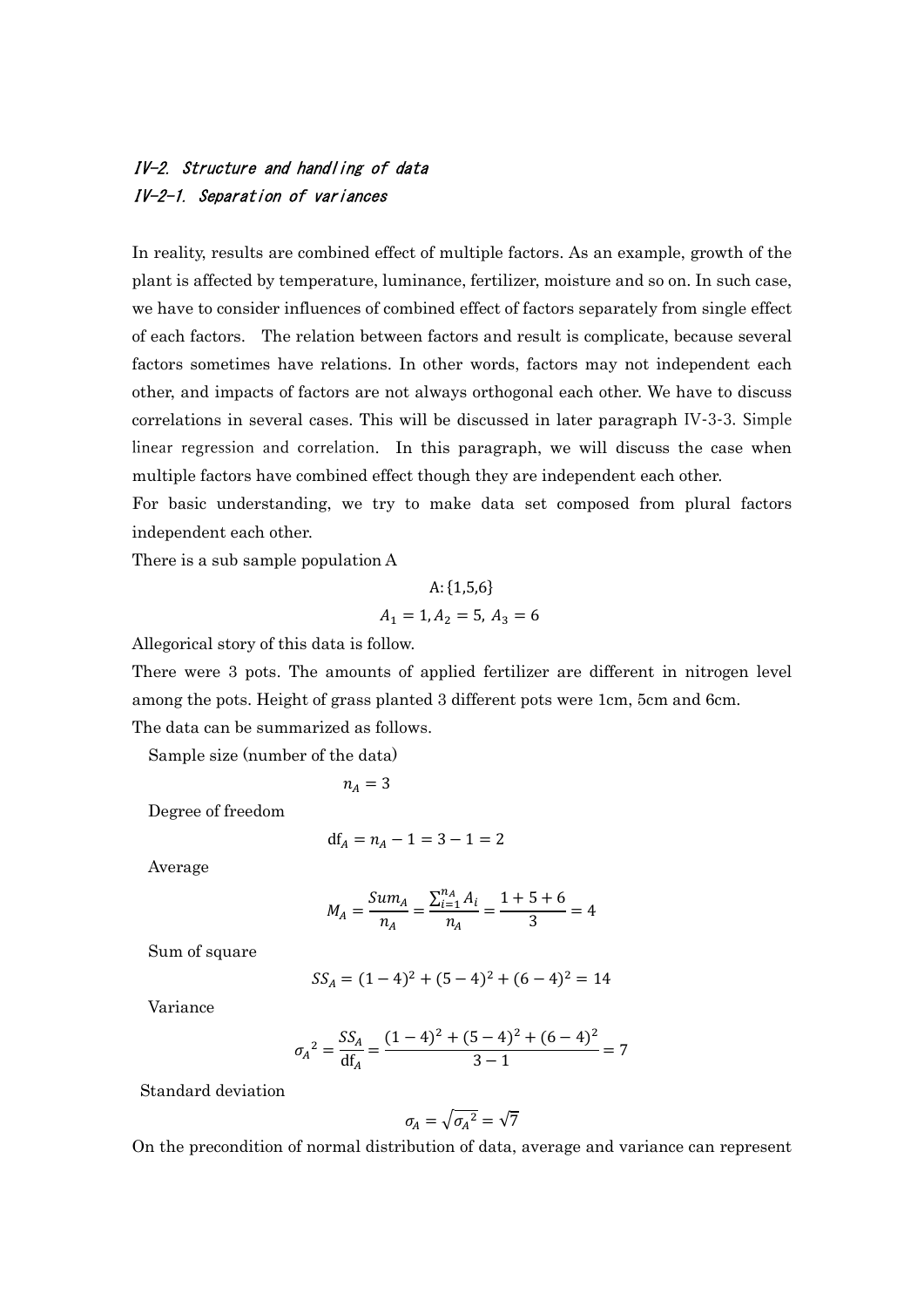the population. Data varies depending on factors, though we assume that we can expect normal distribution and data are obtained without bias.

The other sub sample population is B

B:{1,5,6, 8} <sup>ଵ</sup> = 1, <sup>ଶ</sup> = 5, <sup>ଷ</sup> = 6, <sup>ସ</sup> = 8

Allegorical story of this data is as follow.

There were 4 pots. The amounts of applied fertilizer are different in phosphate level among the pots. Height of grass planted 3 different pots were 1cm, 5cm, 6cm and 8cm. The data can be summarized as follows.

Sample size

 $n_R = 4$ 

Degree of freedom

$$
\mathrm{df}_B=4-1=3
$$

Average

$$
M_B = \frac{1+5+6+8}{4} = 5
$$

Sum of square

$$
SS_B = (1-5)^2 + (5-5)^2 + (6-5)^2 + (8-5)^2 = 26
$$

Variance

$$
\sigma_B{}^2 = \frac{26}{3} = 8.66667
$$

Standard deviation

$$
\sigma_B = \sqrt{8.66667}
$$

Comparison of tow sub sample population.

A average  $M_A = 4$  degree of freedom  $df_A = 2$   $SS_A = 14$  variance  $\sigma^2{}_A = 7$ B: average  $M_B = 5$  degree of freedom  $df_B = 3$   $SS_B = 26$  variance $\sigma^2 = 8.66667$ For the comparison of spread of the data by each factor, we calculate the ration of variances.

$$
F = \frac{{\sigma_B}^2}{{\sigma_B}^2} = \frac{7}{8.66667} = 0.807692
$$

From this result, most of common people sensuously think that the spread by impact of nitrogen is slightly smaller than that of phosphate, though the difference is not prominent. Here we consider sub sample population C of which spread is one tenth of that of B.

$$
\mathcal{C}{:}\{0.1,0.5,0.6,0.8\}
$$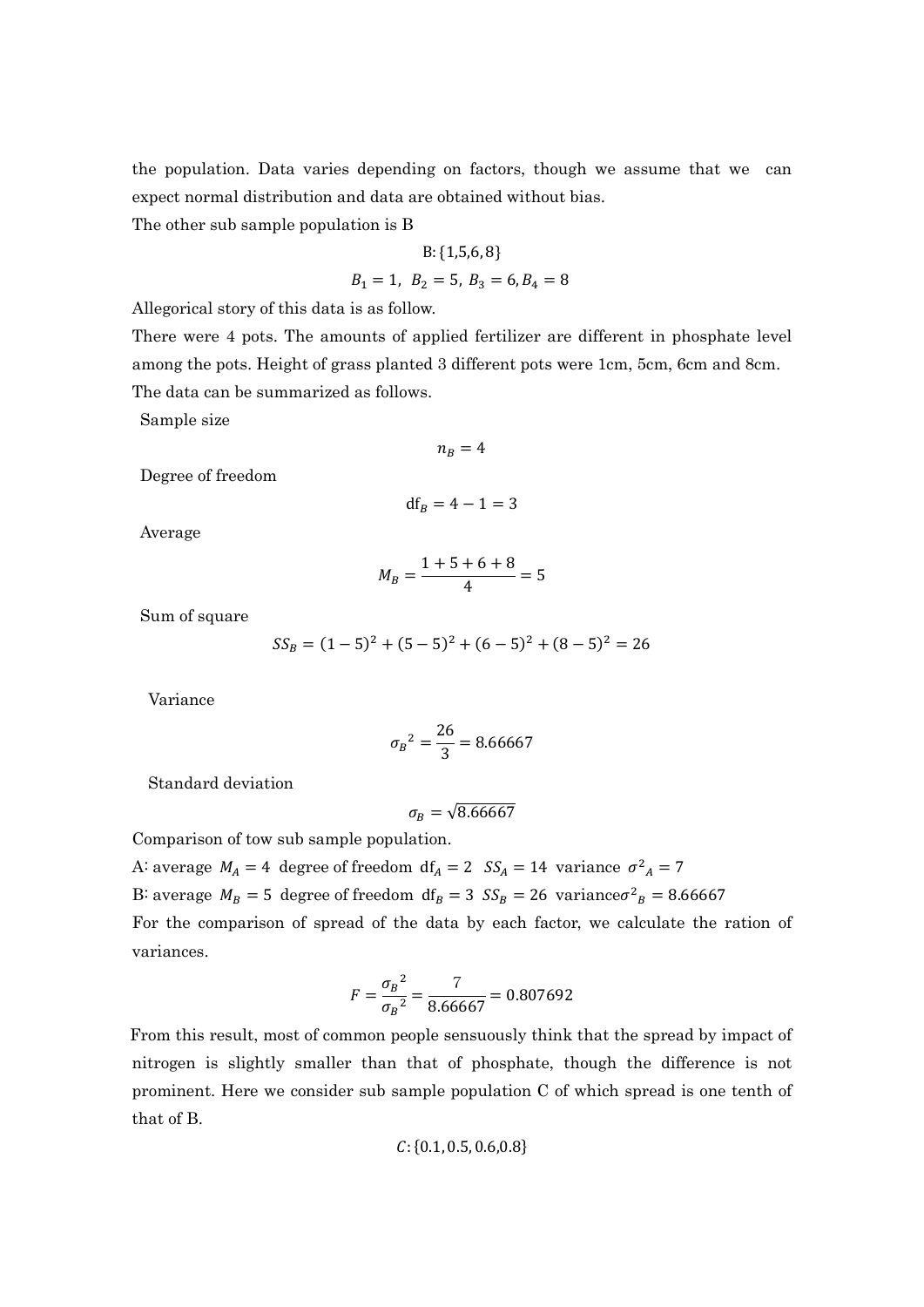$$
\mathcal{C}_1=0.1, \ \mathcal{C}_2=0.5, \ \mathcal{C}_3=0.6, \ \mathcal{C}_4=0.8
$$

Allegorical story of this data is as follow.

There were 4 pots on which face phot of different persons are pasted. The differences of the height of the grass from a standard height were 0.1cm, 0.5cm, 0.6cm and 0.8cm. Some may think this experiment is no meaning, though we should not make any blind assumption before experiment.

The sub-sample population of C is summarized as follows.

Sample size

 $n_c = 4$ 

Degree of freedom

$$
\mathrm{df}_c=4-1=3
$$

Average

$$
M_C = \frac{0.1 + 0.5 + 0.6 + 0.8}{4} = 0.5
$$

SS

$$
SS_C = (0.1 - 0.5)^2 + (0.5 - 0.5)^2 + (0.6 - 0.5)^2 + (0.8 - 0.5)^2 = 0.26
$$

Variance

$$
\sigma_C^2 = \frac{0.26}{3} = 0.0866667
$$

Standard deviation

$$
\sigma_C = \sqrt{0.0866667}
$$

Comparison between A and c is as follows

A average  $M_A = 4$  degree of freedom  $df_A = 2$   $SS_A = 14$  variance  $\sigma^2{}_A = 7$ C: average  $M_c = 0.5$  degree of freedom  $df_c = 3$   $SS_c = 0.26$  variance $\sigma^2_c = 0.0866667$ 

$$
F = \frac{{\sigma_A}^2}{\sigma_C^2} = \frac{7}{0.0866667} = 80.7692
$$

The data of A is total height of grass and the data C is difference from a standard point, so comparison of average has no meaning. However, we can conclude that data spread by factor A is nearly hundred times larger than that by C. Little person says that the impact by factor A and C is similar. If we set threshold of F value to reject hypothesis that the impacts of A and C are similar beforehand by F distribution, we can judge the difference is statistically significant for rejection of the hypothesis by comparison of threshold and observed value of F ratio. This is F test. However, we should consider which variances we should compare, and we need to extract the variances for comparison from data. Logically, we can select one factor as main factor which gives impact on the data and can consider other factors as meaningless repeat. However, we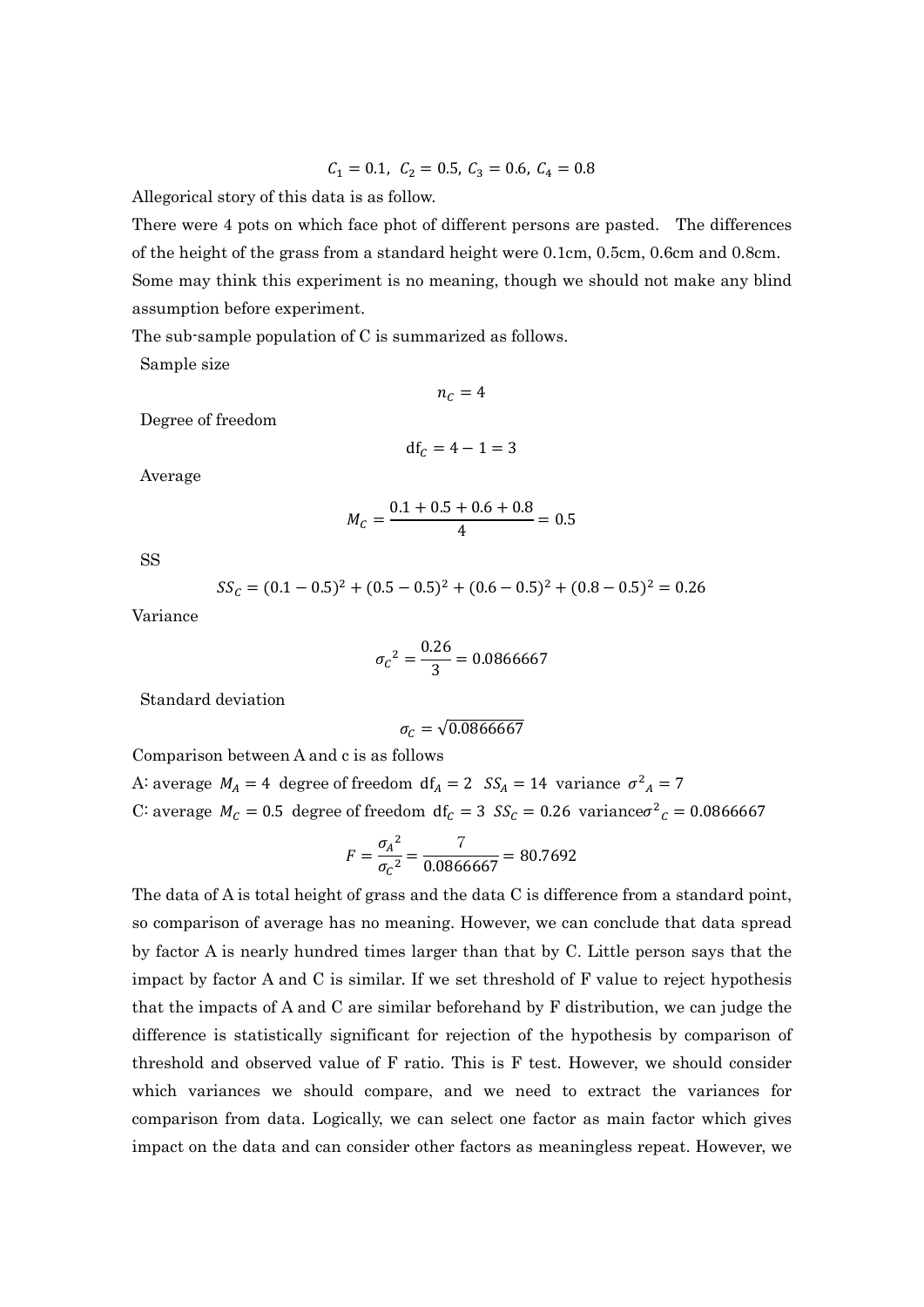generally do not have preliminary knowledge before analysis and it is not scientific to judge by biased preliminary information. Actual data includes various factors. For the discussion of treatment of such data, we try to make dataset produced by overlapping of two additively acting factors. At first, we consider round robin addition of sub population A and B.

Table 1. round robin addition of two factors.

|      |             | 5                  | 6            | Sum | Mean |
|------|-------------|--------------------|--------------|-----|------|
|      | $1 + 1 = 2$ | $5 + 1 = 6$        | $6 + 1 = 7$  | 15  | 5    |
| 5.   | $1+5=6$     | $5 + 5 = 10$       | $6 + 5 = 11$ | 27  | 9    |
| 6    |             | $1+6=7$   $5+6=11$ | $6+6=12$     | 30  | 10   |
| 8    |             | $1+8=9$   $5+8=13$ | $6+8=14$     | 36  | 12   |
| Sum  | 24          | 40                 | 44           | 108 | 9    |
| Mean | 6           | 10                 |              | 9   |      |

Values written in red figures are the part determined by factor A and values written in blue figures are the part determined by factor B.

A: average  $M_A = 4$  degree of freedom  $df_A = 2$   $SS_A = 14$  variance  $\sigma^2{}_A = 7$ B: average  $M_B = 5$  degree of freedom  $df_B = 3$   $SS_B = 26$  variance $\sigma^2{}_B = 8.66667$ Total Average is  $M = M_A + M_B = 9$ 

However, the persons who do not know the process of making this data set will calculate statistic values as follow.

Sum

$$
Sum_{total} = 2 + 6 + 7 + 6 + 10 + 11 + 7 + 11 + 12 + 9 + 13 + 14 = 108
$$

Average

$$
M_{total} = \frac{Sum_{total}}{n_{total}} = \frac{Sum_{total}}{n_A n_B} = \frac{108}{12} = 9
$$

Sum of square

$$
SS_{\text{total}} = (2-9)^2 + (6-9)^2 + (7-9)^2 + (6-9)^2 + (10-9)^2 + (11-9)^2 + (7-9)^2
$$

$$
+ (11-9)^2 + (12-9)^2 + (9-9)^2 + (13-9)^2 + (14-9)^2
$$

$$
= 49 + 9 + 4 + 9 + 1 + 4 + 4 + 4 + 9 + 0 + 16 + 25 = 134
$$

Degree of freedom

$$
\mathrm{df}_{total} = (3 \times 4) - 1
$$

Variance

$$
\sigma_{total}^2 = \frac{SS_{total}}{df_{total}} = \frac{134}{11} = 12.18182
$$

Following table is process of calculation of  $SS_{total}$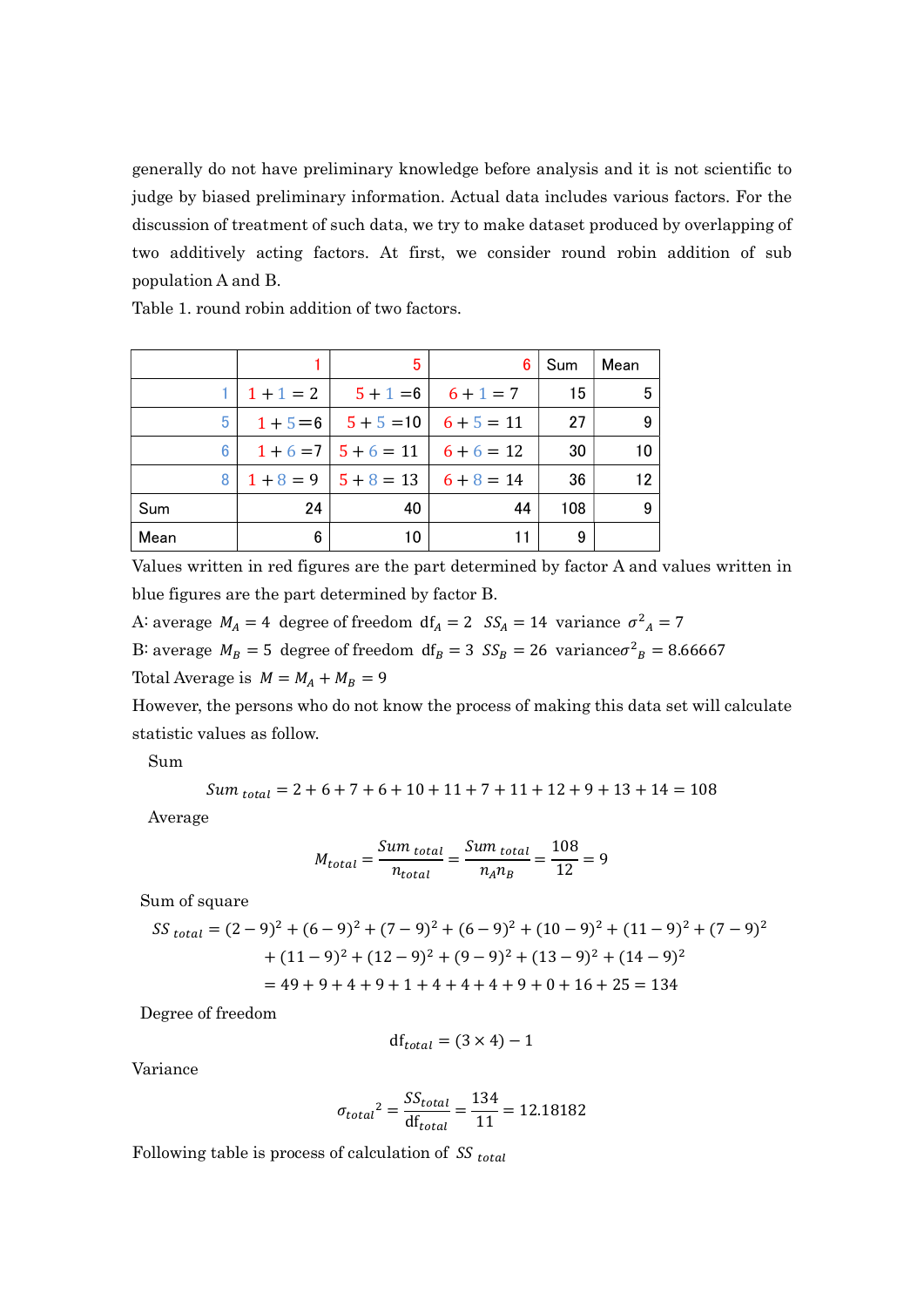|     |     | 5  | 6  | Sum            |
|-----|-----|----|----|----------------|
|     | 49* | 9  | 4  | 62             |
| 5   | 9   |    | 4  | 14             |
| 6   | 4   | 4  | 9  |                |
| 8   | 0   | 16 | 25 | 4 <sub>1</sub> |
| Sum | 62  | 30 | 42 | 134            |

Table 2. Calculation of SS

Total SS (134) is obtainable by summing of sum of line or sum of column.

When we focus on the asterisk, the calculation of this cell is  $(1 + 1 - 9)^2 = 49$ . However, this calculation is originally  $\{(1-4)+(1-5)\}^2$ , when we separate the calculation by original values and averages in original sub sample populations. As the result, sum of first line can be expressed as follow.

$$
{(1-4)+(1-5)}^2 + {(5-4)+(1-5)}^2 + {(6-4)+(1-5)}^2 = 62
$$

We expand this equation

$$
{(1-4)+(1-5)}^2+{(5-4)+(1-5)}^2+{((6-4)+(1-5)}^2
$$
  
=  $(1-4)^2 + (5-4)^2 + (6-4)^2 + (1-5){(1-4)+(5-4)+(6-4)}+3(1-5)^2$ 

Here,

$$
SS_{\hat{A}} = (1 - 4)^2 + (5 - 4)^2 + (6 - 4)^2 = 14
$$

$$
(1 - 4) + (5 - 4) + (6 - 4) = 0
$$

 $(1-4)$ ,  $(5-4)$ ,  $(6-4)$  are distance from average, so the sum or them should be 0. Conclusively, sum of square in first lien is as follow.

 $SS_A + n_A(1-5)^2 = 14 + 3 \times 16 = 62$ 

Similarly,

Second line

$$
SS_A + n_A(5-5)^2 = 14 + 3 \times 0 = 14
$$

Third line

$$
SS_A + n_A(6-5)^2 = 14 + 3 \times 1 = 17
$$

Fourth line

$$
SS_A + n_A(8-5)^2 = 14 + 3 \times 9 = 41
$$

 $SS_{total}$  is sum of these calculation

$$
SS_{total} = n_B SS_A + n_A \{(1-5)^2 + (5-5)^2 + (6-5)^2 + (8-5)^2\}
$$

Here,

$$
SS_B = (1-5)^2 + (5-5)^2 + (6-5)^2 + (8-5)^2
$$

So,

$$
SS_{total} = n_B SS_A + n_A SS_B = 4 \times 14 + 3 \times 26 = 134
$$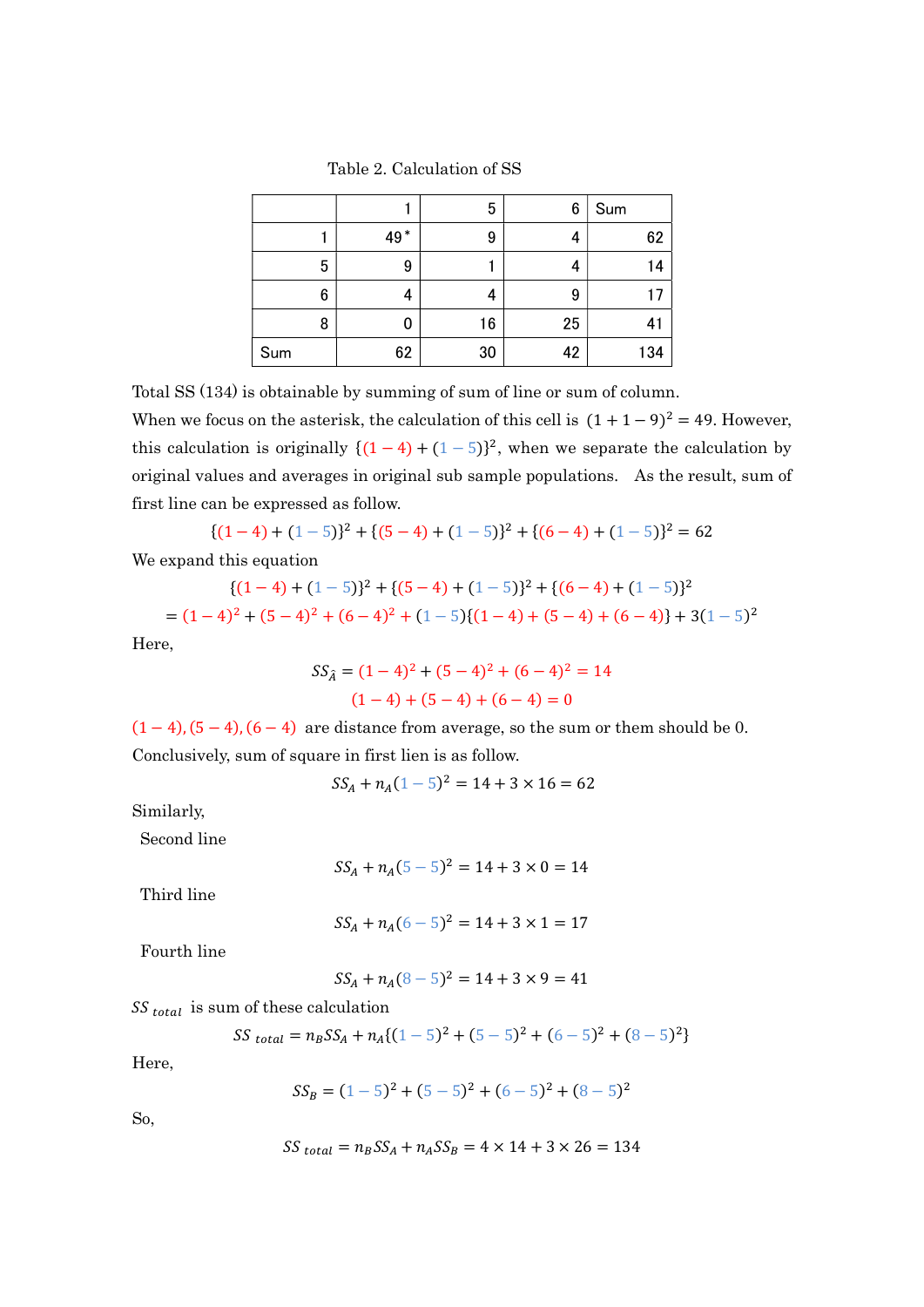Conclusively.

$$
SS_{total} = n_B SS_A + n_A SS_B
$$

This formula is explaining the structure of composing elements of  $SS_{total}$ . Statistical analysis of data in this structure is named Two way analysis of valiance without replication (Two way ANOVA without replication). This analysis is used in analysis of data obtained by experiment combined two factors. Following is an example of such experiment. There 12 planting pots. The pots are divided to 3 groups. each group has 4 pots, and each group is fertilized in different level of nitrogen (A1, A2, A3). Each pot in in a group is fertilized in different level of phosphate (B1, B2, B3, B4). The experimental condition of each pots can be expressed as A1B1, A1B2, and so on. Generally, we plant plural number of plants in a pot, so this example is not common, but it is not inconceivable.

|                | A <sub>1</sub> | A2              | A <sub>3</sub> | Sum | Mean | Square      |
|----------------|----------------|-----------------|----------------|-----|------|-------------|
| B1             | $\overline{2}$ | $6\phantom{1}6$ | 7              | 15  | 5    | $(5-9)^2 *$ |
| <b>B2</b>      | 6              | 10              | 11             | 27  | 9    | $(9-9)^2$   |
| B <sub>3</sub> | 7              | 11              | 12             | 30  | 10   | $(10-9)^2$  |
| <b>B4</b>      | 9              | 13              | 14             | 36  | 12   | $(12-9)^2$  |
| Sum            | 24             | 40              | 44             | 108 |      | 24          |
| Mean           | 6              | 10              | 11             |     | 9    |             |
| Square         | $(6-9)^2$      | $(10-9)^2$      | $(11-9)^2$     | 14  |      |             |

Table 3. Example of obtained data (same as table 1)

Following the previous explanation, we try to calculate without knowledge of origin of the data.

Average of sub sample population  $\widehat{A}$ 

$$
\frac{6+10+11}{3} = 9
$$

SS of sub sample population  $\widehat{A}$ 

$$
(6-9)2 - (10-9)2 - (11-9)2 = 14
$$

Average of sub sample population B

$$
\frac{5+9+10+12}{4} = 9
$$

SS of sub sample population B

$$
(5-9)2 - (9-9)2 - (10-9)2 + (12-9)2 = 26
$$

We could confirm similarity of calculated variance and original variance of each factor. The author supposes most of readers understand the mechanism of the similarity, though the author explains the mechanism for accurate understanding.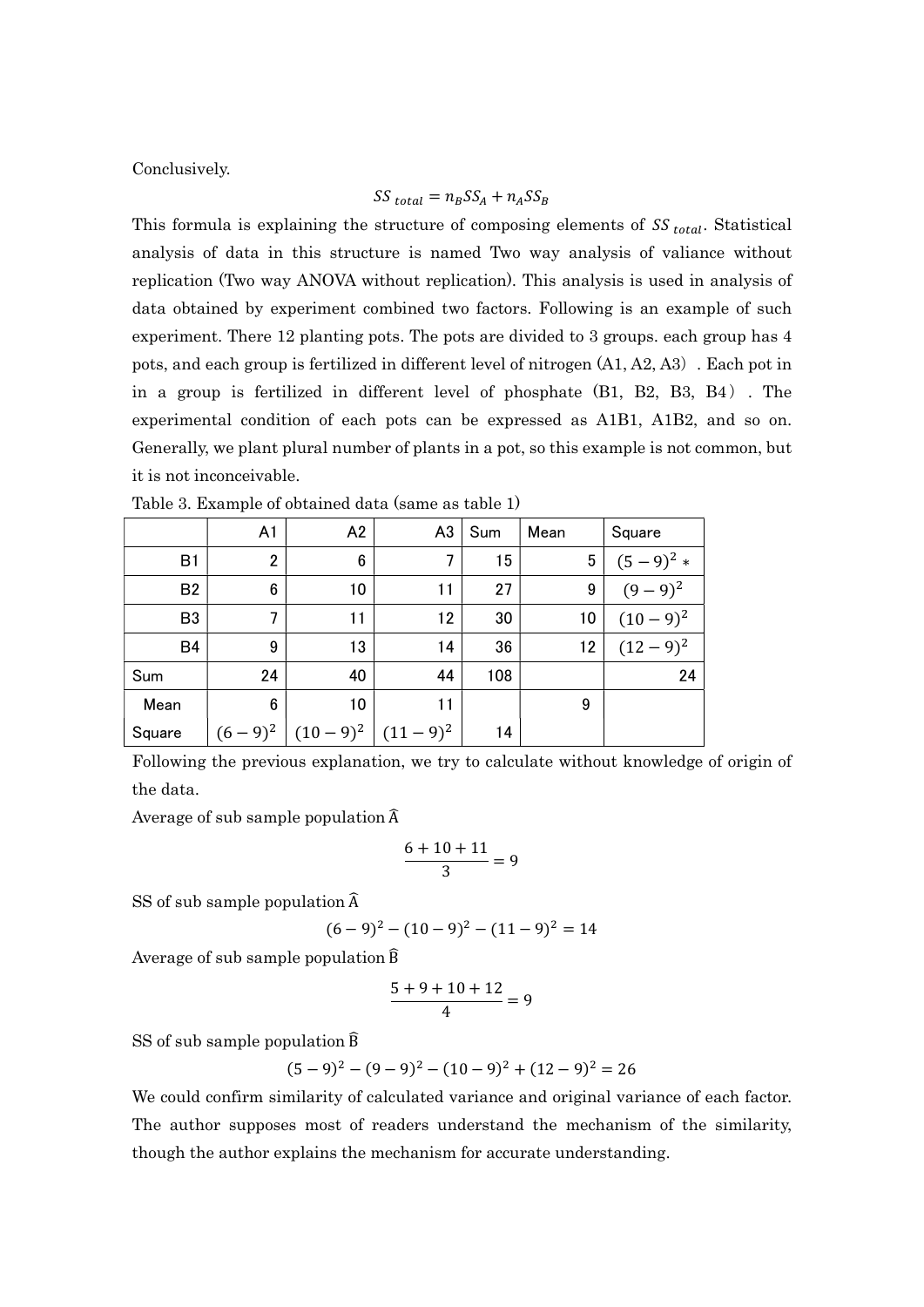Following is calculation process of sum of the first line tracking back to original data.

$$
\{1+1\} + \{5+1\} + \{6+1\} = (1+5+6) + 3 \times (1)
$$

The average is obtained by dividing the sum by number of data.

$$
\frac{Sum_A + n_A \times 1}{n_A} = M_A + 1
$$

Similarly,

Second line

$$
\frac{Sum_A + n_A \times 5}{n_A} = M_A + 5
$$

Third line

$$
\frac{Sum_A + n_A \times 6}{n_A} = M_A + 6
$$

Fourth line

$$
\frac{Sum_A + n_A \times 8}{n_A} = M_A + 8
$$

As shown in above calculation, average in a line is sum of original data of B and average of factorA. So, the sum of averages of line is

$$
n_B M_A = 1 + 5 + 6 + 8
$$

About column

$$
M_B = \frac{1 + 5 + 6 + 8}{n_B}
$$

And

$$
n_B M_A + 1 + 5 + 6 + 8 = n_B M_A + n_B M_B = n_B (M_A + M_B)
$$

Average of average of line is

$$
M = \frac{n_B M_A + n_B M_B}{n_B} = M_A + M_B
$$

Similarly,

Average of average of column is

$$
M = \frac{n_A M_A + n_A M_B}{n_A} = M_A + M_B
$$

Then we consider sum of square.

Calculation of square of first line (asterisk) is as follow

$$
\{(M_A+1)-(M_A+M_B)\}^2
$$

It can be transformed as follow

$$
\{(M_A + 1) - (M_A + M_B)\}^2 = (1 - M_B)^2
$$

Second line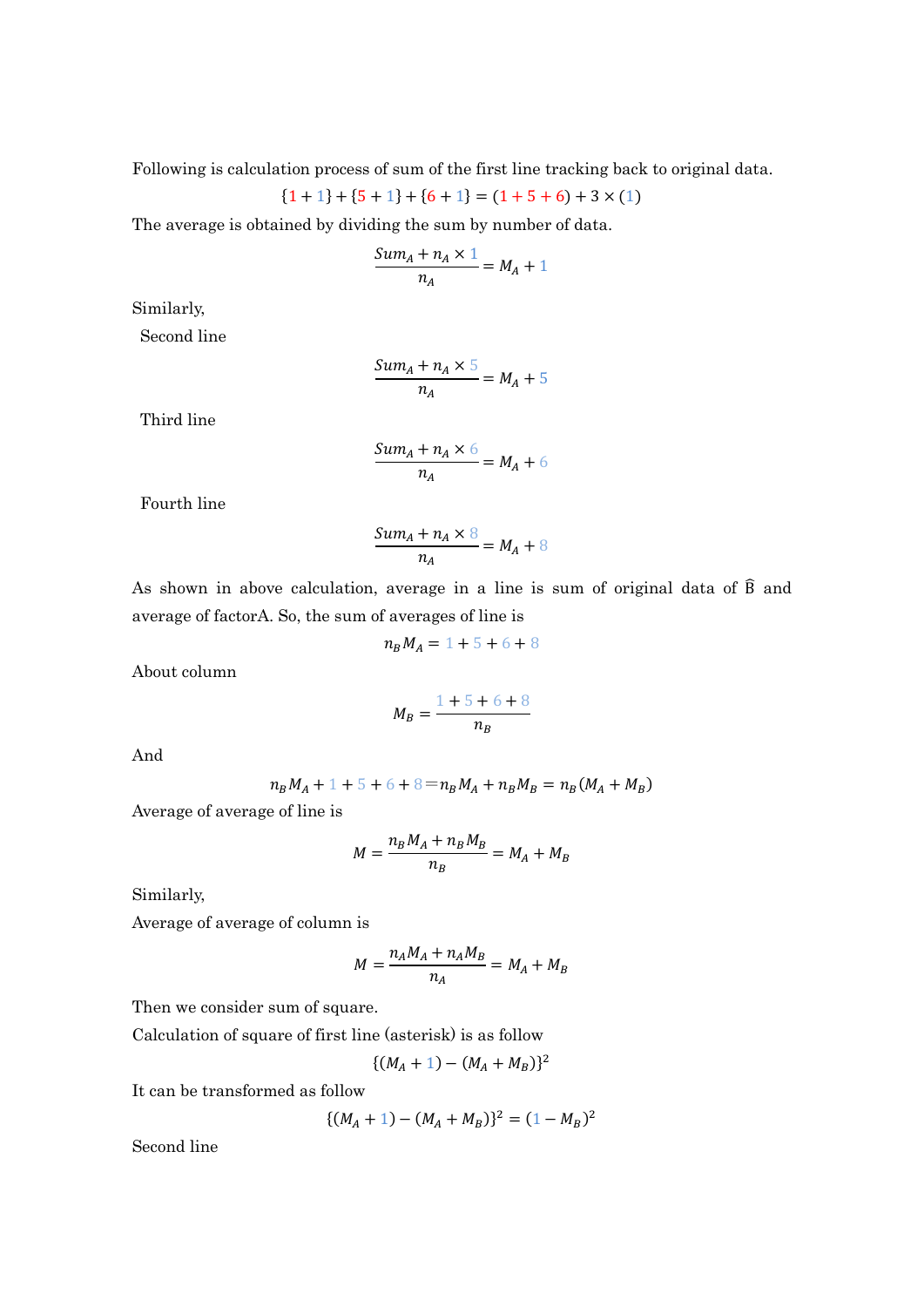$$
(5-M_B)^2
$$

Third line

$$
(6-M_B)^2
$$

Fourth line

 $(8-M_B)^2$ 

Sum of square among four lines in average column is as follow

$$
(1-M_B)^2 + (5-M_B)^2 + (6-M_B)^2 + (8-M_B)^2
$$

This is  $SS_{\hat{B}}$ 

$$
SS_B = (1 - M_B)^2 + (5 - M_B)^2 + (6 - M_B)^2 + (8 - M_B)^2
$$

Similarly,

$$
SS_A = (1 - M_A)^2 + (5 - M_A)^2 + (6 - M_A)^2
$$

We can confirm the similarity of calculated variance from combined data and original variance of each factor. This result means that we can obtain the variances of original sub sample population from combined data set.

Using this conclusion, the variance of each factor and total variance is as follows

$$
\sigma_A^2 = \frac{SS_A}{df_A} = \frac{14}{2} = 7
$$

$$
\sigma_A^2 = \frac{SS_B}{df_B} = \frac{26}{3} = 8.66667
$$

$$
\sigma_{total}^2 = \frac{SS_{total}}{df_{total}} = \frac{134}{11} = 12.18182
$$

This result clearly shows

$$
\sigma_{total}{}^2 \neq \sigma_{\hat{A}}{}^2 + \sigma_{\hat{B}}{}^2
$$

Same relation is existing in degree of freedom and sum of square

$$
df_{\hat{A}} = 2
$$
  
\n
$$
df_{\hat{B}} = 3
$$
  
\n
$$
df_{total} = 11
$$
  
\n
$$
df_{total} \neq df_A + df_B
$$
  
\n
$$
SS_{total} \neq SS_A + SS_B
$$

The correct relation is as follow

$$
SS_{total} = n_B SS_A + n_A SS_B
$$
  
\n
$$
n_B SS_A = 56, \t SS_A = 14
$$
  
\n
$$
n_A SS_B = 78. \t SS_B = 26
$$
  
\n
$$
\sigma_A^2 = \frac{SS_A}{n_A - 1} = \frac{14}{2} = 7
$$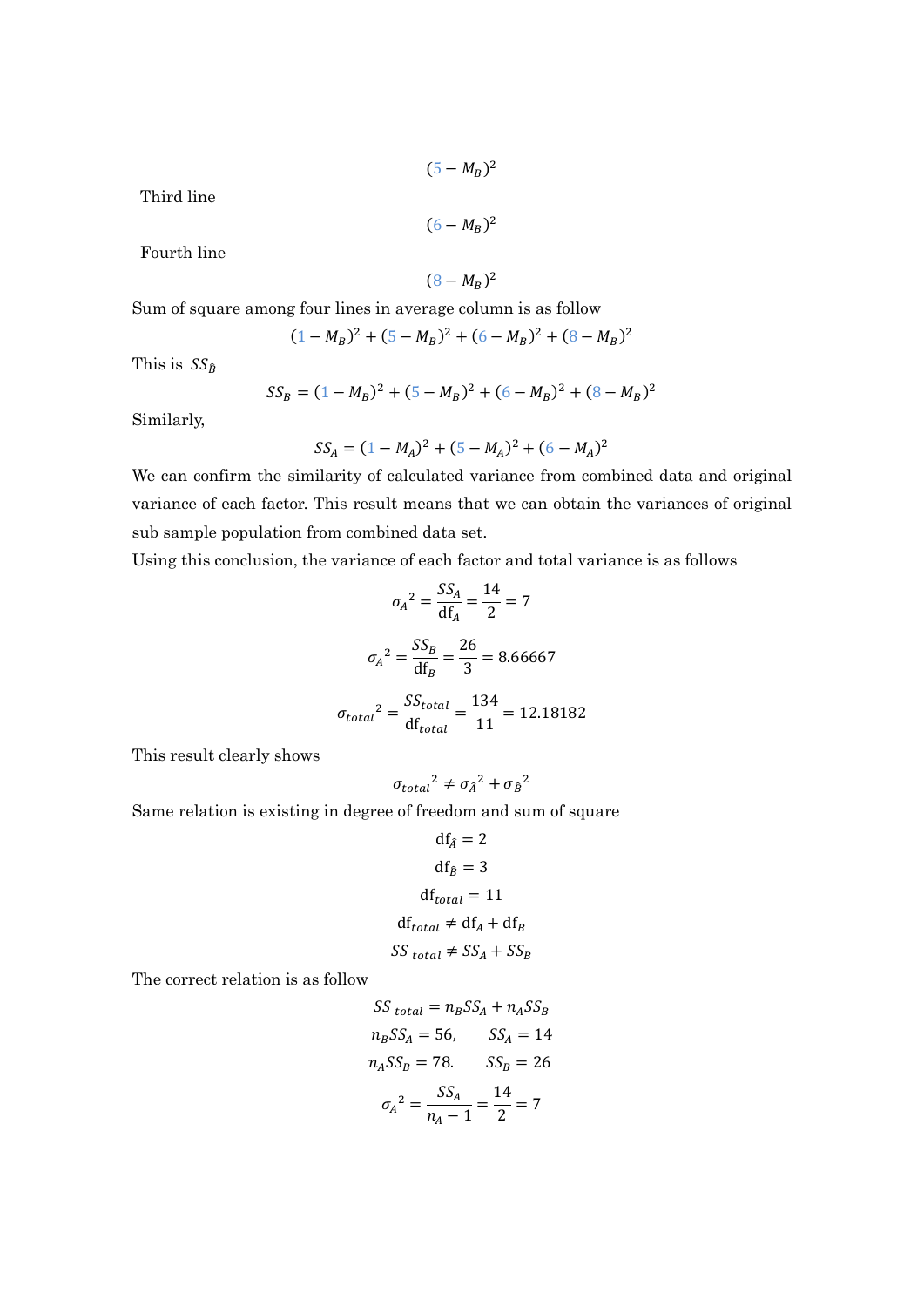$$
\sigma_B^2 = \frac{SS_B}{n_B - 1} = \frac{26}{3} = 8.6667
$$

When we consider the number of the other factor as number of repeats, the variance expands by number of repeats in each factor.

We could obtain the variance of each factor composing total variance, the results of calculation is as follows.

$$
\sigma_{total}^{2} = \frac{SS_{total}}{df_{total}} = \frac{134}{11} = 12.18182
$$

$$
\sigma_{A}^{2} = \frac{SS_{A}}{df_{A}} = \frac{14}{2} = 7
$$

$$
\sigma_{B}^{2} = \frac{SS_{B}}{df_{B}} = \frac{26}{3} = 8.6667
$$

Then we compare the variance

$$
F_{B-A} = \frac{{\sigma_A}^2}{{\sigma_B}^2} = \frac{7}{8.6667} = 0.807689
$$

Then we refer table of F distribution at degree of freedom of numerator 3 and degree of freedom dominator 2. We can judge that the null hypothesis of  $F_{B-A} = 1$  is not rejected. When we consider this analysis as two-way ANOVA,  $F_{B-A}$  has no meaning. We should compare variance caused by factors with some meaningless variance caused by random fluctuation. However, the author cannot show that in this case, the data not include such fluctuation and the variance to be compared is 0. Variance obtained from actual data includes positive variance caused by unknown minor factors, and each factor is not completely independent from other factors and each observed value include uncertain fluctuation. As an example of comparison between impact of factor and other meaningless minor factor, we try to make combined data of factor A and C

$$
C: \{0.1, 0.5, 0.6, 0.8\}
$$

$$
C_1 = 0.1, C_2 = 0.5, C_3 = 0.6, C_4 = 0.8
$$

Sample size

 $n_c = 4$ 

Degree of freedom

$$
\mathrm{df}_C=4-1=3
$$

Average

$$
M_C = \frac{0.1 + 0.5 + 0.6 + 0.8}{4} = 0.5
$$

SS

$$
SS_C = (0.1 - 0.5)^2 + (0.5 - 0.5)^2 + (0.6 - 0.5)^2 + (0.8 - 0.5)^2 = 0.26
$$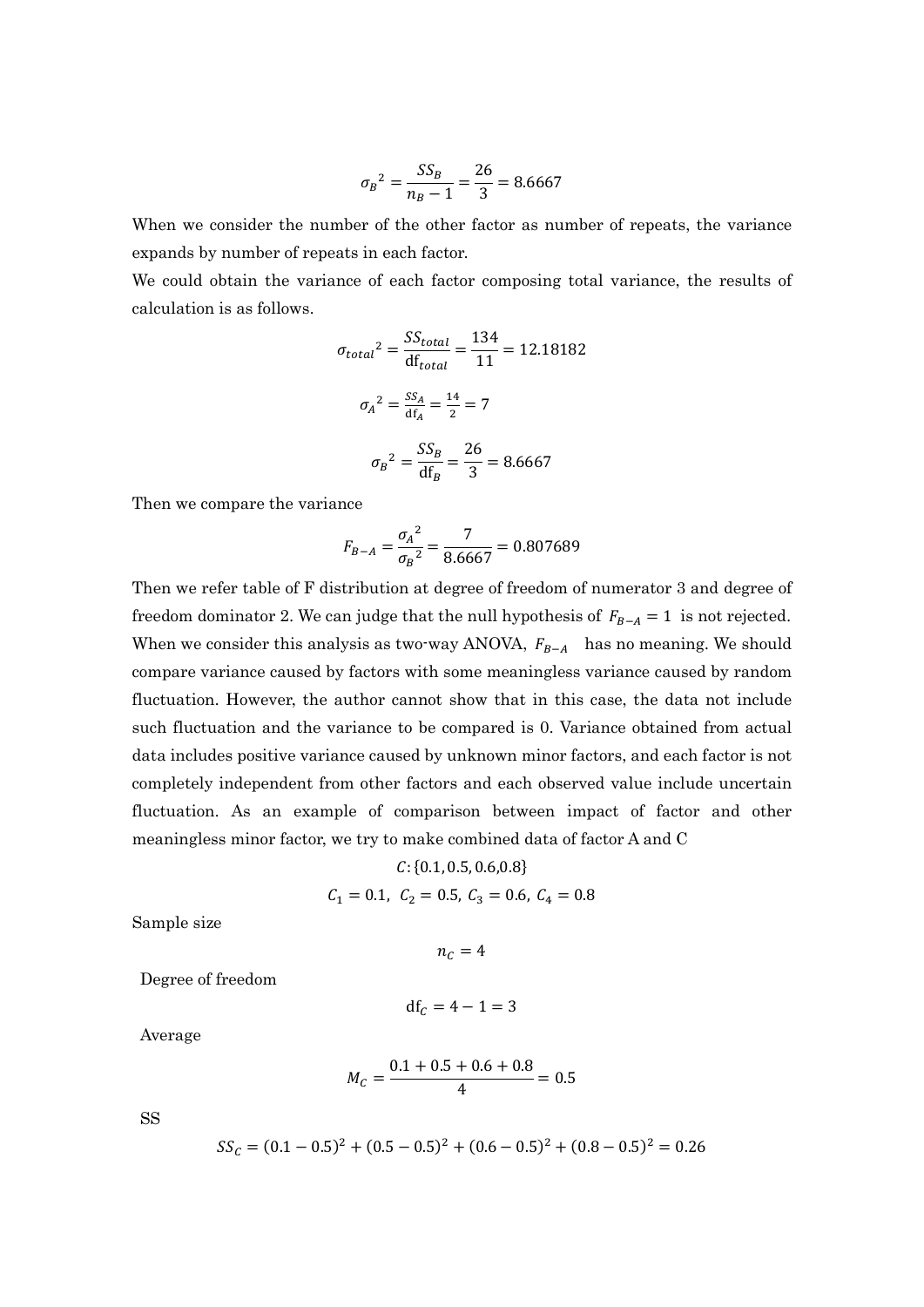Variance

$$
{\sigma_C}^2 = \frac{0.26}{3} = 0.0866667
$$

Standard deviation

$$
\sigma_{C}=\sqrt{0.0866667}
$$

In previous discussion, we made following round robin table Table 4 round robin table of adding data

|                | A1  | A2   | A <sub>3</sub> | Sum  | Mean |
|----------------|-----|------|----------------|------|------|
| C <sub>1</sub> | 1.1 | 5.1  | 6.1            | 12.3 | 4.1  |
| C <sub>2</sub> | 1.5 | 5.5  | 6.5            | 13.5 | 4.5  |
| C <sub>3</sub> | 1.6 | 5.6  | 6.6            | 13.8 | 4.6  |
| C <sub>4</sub> | 1.8 | 5.8  | 6.8            | 14.4 | 4.8  |
| Sum            | 6.0 | 22.0 | 26.0           | 54.0 | 4.5  |
| Mean           | 1.5 | 5.5  | 6.5            | 4.5  |      |

In previous discussion we consider that the factor A is significantly affect the growth of plant because F is larg and data spread by factor A is enough large comparing to the spread by factor C. However, when the impact of factor C is significant, we cannot say factor A is insignificant only because of smallness of spread by factor A comparing to the spread by factor C. So, we have considered that fluctuation in factor C was random fluctuation. In more accurate discussion, we need to use model closer to our assumption. Honestly speaking, the author considers that photographs on the plot has no impact to the growth of plant in the pot. It may be a mark to clarify the person responsible to the care of the pot. If so, C is only repeats, and labels of C1, C2, C3 and C4 have no meaning. We can remake the table as follow.

|      | A <sub>1</sub> | A2   | A <sub>3</sub> |
|------|----------------|------|----------------|
|      | 1.1            | 5.1  | 6.1            |
|      | 1.5            | 5.5  | 6.5            |
|      | 1.6            | 5.6  | 6.6            |
|      | 1.8            | 5.8  | 6.8            |
| Sum  | 6.0            | 22.0 | 26.0           |
| Mean | 1.5            | 5.5  | 6.5            |

Table 5. Table of One-way ANOVA with repeats

 Row has no meaning and there is no concept of average of line. However, there is no change in average and SS